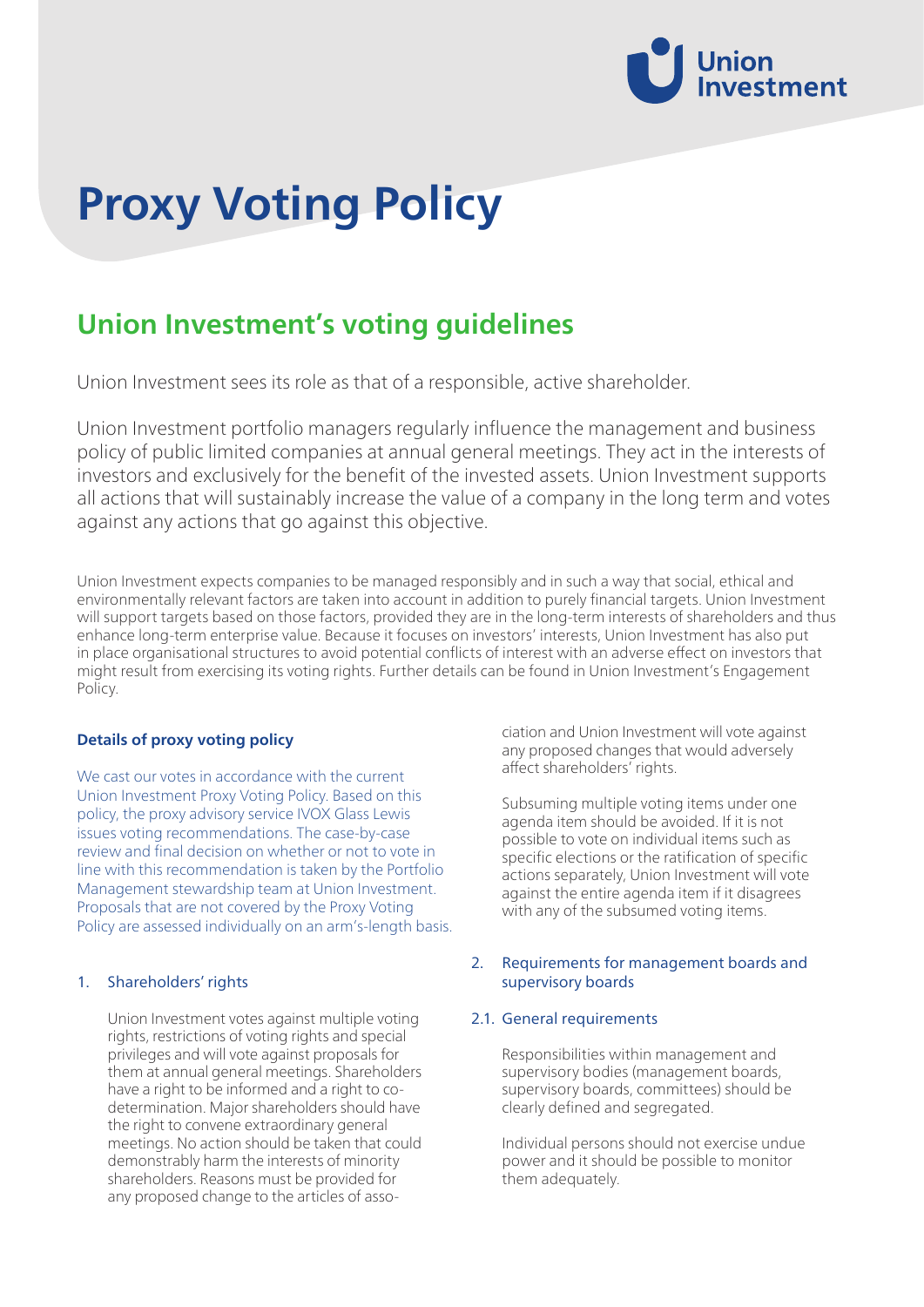Supervisory and management board members should be competent and free of any conflicts of interest. Both the management board and the supervisory board should have expertise in the field of sustainability (ESG criteria).

Candidates' qualifications for membership of a company's supervisory and management boards (e.g. career history, age, nationality, date of first appointment, duration and end date of current term of office, other directorships) must be disclosed in the agenda for the AGM if they have not been disclosed earlier. A profile of skills and expertise should be prepared that clearly illustrates how the relevant skills and expertise are covered by the individual board members.

Supervisory board members should not be over the age of 75 at the time their term of office ends. The equivalent age limit for management board members is 65. In addition, members of the supervisory board should serve on the board for no longer than the maximum term specified by the company or 15 years, whichever is shorter. The company should report openly on its succession planning process.

The supervisory board advises and supervises the management board and it is responsible for monitoring and assessing the performance of the management board. Former management board members should not be appointed to supervisory bodies in the same company unless a cooling-off period of two years has been observed.

The supervisory board should examine its efficiency annually. Every three years, it should have its efficiency reviewed by an external body and report openly on this review.

Companies should report which individual members of its supervisory board have attended which supervisory board and committee meetings. A critical view is taken of the failure to provide this information, and of members whose attendance rate is less than 75 percent of meetings, unless there is good reason for the absences.

# 2.2. Composition

The composition of a company's supervisory board and management board should be suitably diverse. Aspects such as gender balance, age range, professional backgrounds and cultural heritage should be taken into account in this respect. Male and female members should each account for no less than 30 per cent of the full supervisory board. The company should report on its diversity policy – including the policy for the company as a whole – on a regular basis and disclose its diversity targets as well as the degree to which it is achieving these.

Supervisory boards should be independent, i.e. at least 50 per cent of its members should be independent. Employee representatives are deemed to be neutral, and they are not included when calculating the independent majority on a supervisory board.

Members of supervisory boards are deemed to be independent if they have no business relationship or personal relationship with the company or its management board that could cause a conflict of interest. These criteria must be met at the time of appointment and for the preceding five years. If supervisory board members receive any remuneration from the company that is not connected with their duties as members of the supervisory board, they are not deemed to be independent. Supervisory board members are also not regarded as independent if they have been in their post for more than ten years, if they represent a shareholder whose stake equates to more than 10 per cent of the voting rights or if they were previously a member of the company's management board.

If there is serious doubt as to the competence and impartiality of a supervisory board, Union Investment will also vote against the independent candidates who have been proposed.

No more than two former members of a company's management board should be members of its supervisory board. If several former management board members are nominated, Union Investment will always give preference to existing supervisory board members.

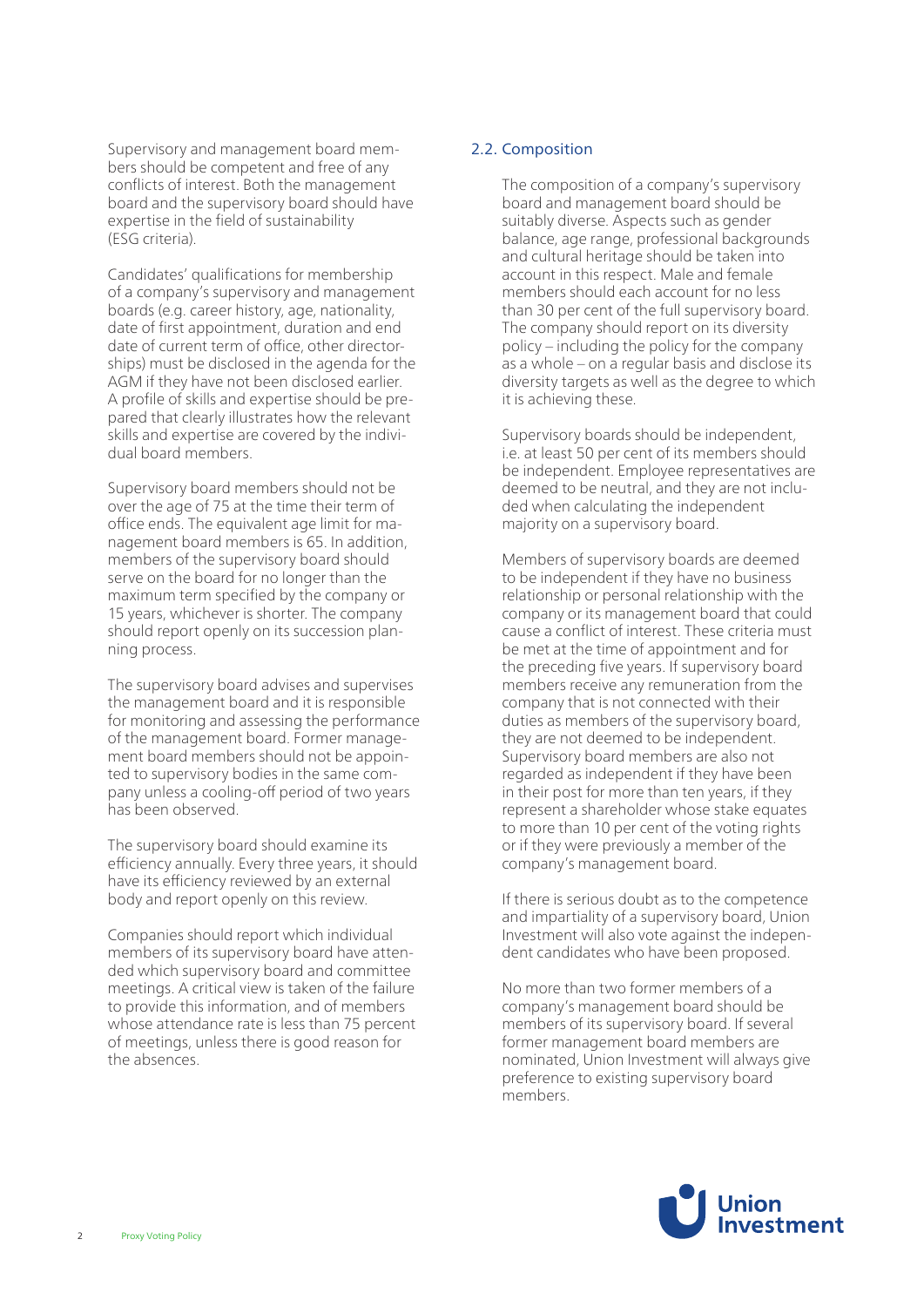The terms of office of supervisory board members should be scheduled in such a way that there are regular opportunities to adjust the composition and a smooth transition is ensured ('staggered board').

Union Investment takes into account the number of external supervisory board positions held when assessing the suitability of candidates as members of a supervisory board. The number of supervisory board seats held should not exceed five. An appointment as chair of a supervisory board counts as two seats. Any person who is a member of the management board should not sit on more than two supervisory boards of companies outside that company's group (the chairperson of a management board should not hold more than one external supervisory board position). Here, too, the role of chair of a supervisory board counts as two seats. The chairperson of a company's management board should not simultaneously chair the supervisory board of a company that does not belong to the same group.

When it comes to electing supervisory board members or re-electing the chairperson of the nominations committee, Union Investment takes a critical view if one or more of these composition requirements is not met.

# 2.3. Supervisory board chairperson

Union Investment is not in favour of the same person chairing both the company's management board and its supervisory board or the supervisory board and the audit committee. The same applies to a member of a management board becoming chairperson of the same company's supervisory board before a cooling-off period of two years has expired.

# 2.4. Committees

Supervisory boards should form committees with specialist expertise, such as an audit committee, a remuneration committee and a risk committee. Union Investment takes the composition of committees into account when assessing the suitability of candidates as supervisory board members. Senior positions on these specialist committees should be occupied by independent experts who represent the interests of investors in an appropriate manner. Most importantly, the chairperson should be independent. In addition, Union Investment is in favour of a composition where the majority of members of such committees are independent. A critical view is taken of committees with a lower proportion of independent members.

A company's nominations committee should consist exclusively of representatives of its shareholders. The audit committee should include a named financial expert.

# 3. Remuneration of management and supervisory boards

#### 3.1. General requirements

Remuneration of the members of management and supervisory bodies should be in line with the long-term growth of a company's enterprise value ('pay for performance'). It should be easy to understand, transparent and justifiable to the public as well as proportionate relative to the remuneration of the company's managerial staff and other employees and the remuneration paid by peer companies. The remuneration granted to a company's management and supervisory boards should focus on the long-term performance of the company and it should not encourage excessive risks to be taken.

A remuneration committee should determine the amount, type and scope of the remuneration, as well as the criteria for entitlement to the variable remuneration components.

The same remuneration system should be applied to all members of a management board. It should comprise a fixed remuneration component as well as short-term and long-term variable remuneration components. Variable remuneration should make up a bigger proportion of the total target remuneration than the fixed component. Long-term variable remuneration should make up a bigger share of the total variable component than short-term variable remuneration. The target and maximum remuneration for the next financial year should be disclosed for each management board member. In addition, the relationship between target achievement and variable remuneration ('pay for performance')

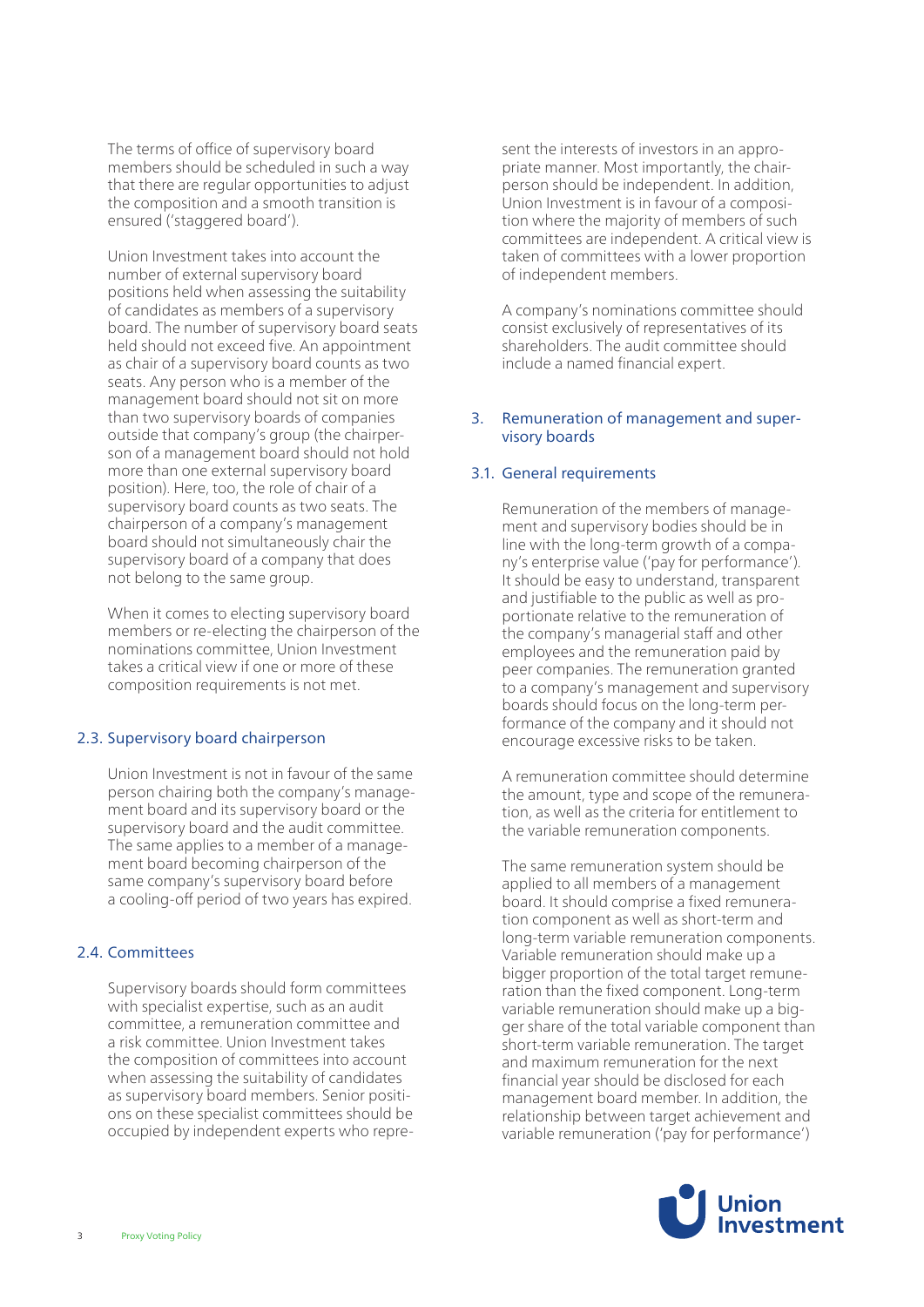should be set out and transparency should be provided as to when and in what form remuneration will be paid.

Upper limits should be defined for the total amount of remuneration and all variable remuneration components. If Union Investment deems the upper limit for the total remuneration of a management board member or the entire management board to be disproportionate compared with their performance or the remuneration paid by peer companies and no satisfactory justification is provided for this limit, Union Investment reserves the right to reject the management board remuneration system in its entirety.

Where commitments regarding occupational pension provisions are agreed, these should be defined contributions, and should be linked exclusively to the fixed remuneration. No defined benefit dependent on final salary should be agreed or extended for new pension plans or the extension of existing policies.

It should be possible to reduce (malus) or reclaim (claw-back) the management board remuneration in the event of gross breaches of duty or grossly unethical behaviour, material breaches of the duty of care, or breaches of compliance and governance guidelines.

Severance packages and other contractual agreements between a company and its management board members are viewed critically. Members of the management board should not be compensated or rewarded for mismanagement.

Companies should ensure that management board members' contracts of employment do not provide for payments in excess of two years' remuneration if they leave the board early (upper limit on severance pay) and that a maximum that is equivalent to the remaining period of their contract of employment is set. Terminations that occur within twelve months of an employment contract being extended should be scrutinised particularly closely. If a contract is terminated at the request of a management board member, or for cause that is the responsibility of the management board member, no severance payment should be made.

# 3.2. Structure of the variable remuneration component

Union Investment expects the following quality aspects to be applied to variable remuneration components:

- Appropriate personal investment in shares, comprising at least the amount of one gross annual fixed remuneration, to be reached within four years
- Strong focus on sustainable long-term company performance
- Integration of materially significant and ambitious ESG targets ('key sustainability indicators', e.g. for environmental and social aspects) into long-term variable remuneration; these targets should be derived from the company's sustainability strategy and should be measurable, transparent and verifiable
- Balanced consideration of at least two different key figures each for short-term and long-term variable remuneration, ensuring that performance indicators are not exclusively based on the share price
- Ambitious absolute and relative return targets based on an assessment period of at least three years for key figures relating to long-term variable remuneration; these targets should be aligned with the medium-term and longterm goals of the company
- Payment of long-term remuneration components after four years at the earliest
- Appropriate scope (horizontal and vertical adequacy), disclosure and definition of a suitable and objectively selected peer group
- Long-term horizon and transparency

A critical view is taken of retrospective changes to performance measures which make it easier to achieve specified targets.

The equity investments of management boards should be protected against breaches of insider trading regulations by specific compliance processes (e.g. automated purchasing process on a pre-defined date).

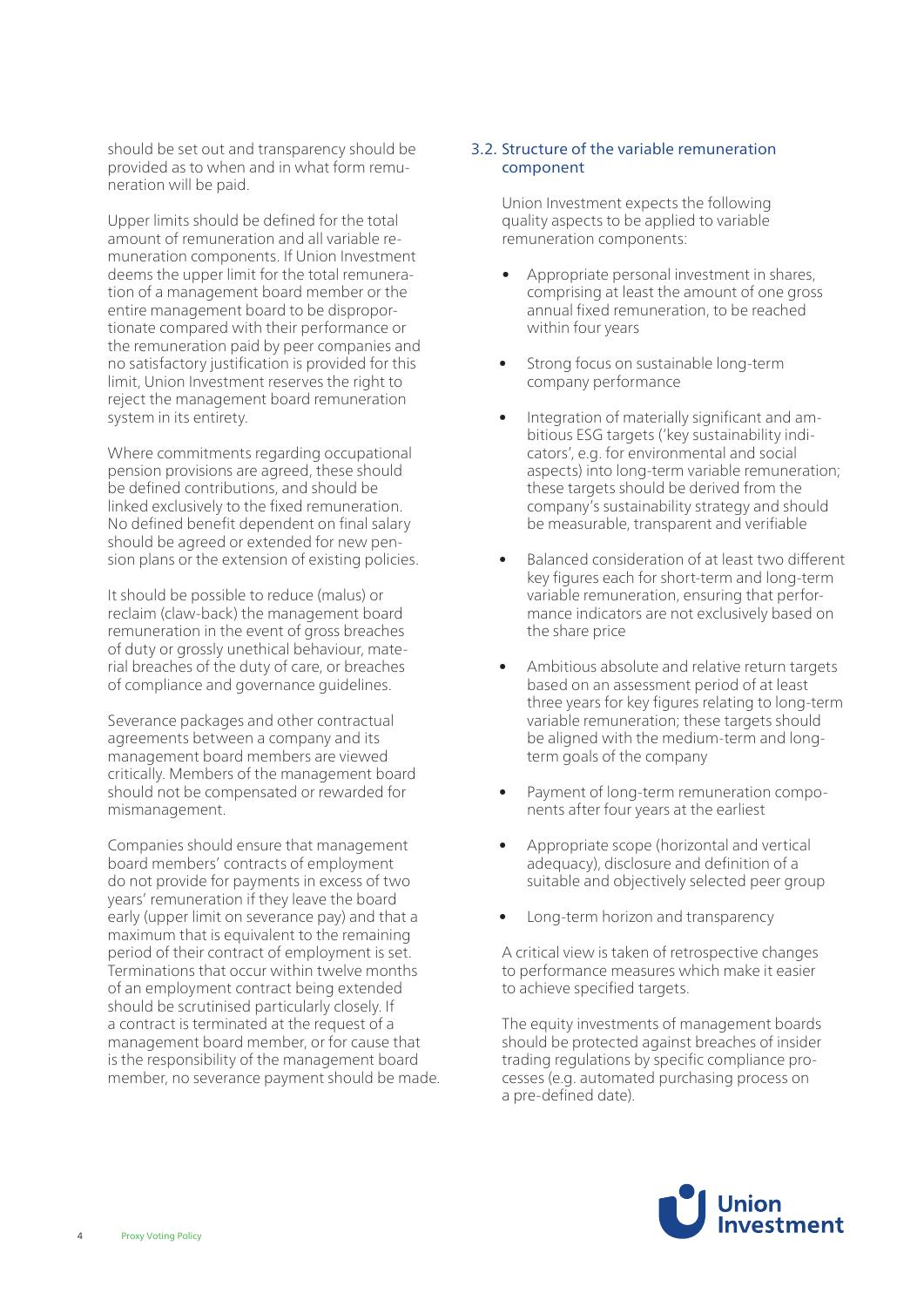# 3.3. Transparency

The remuneration report should disclose the total amount of remuneration, the financial and non-financial elements that are used in the calculation of the variable remuneration components and explanations regarding the relationship between target achievement and variable performance ('pay-for-performance relation'). The report should also provide information on payment dates and forms of payment, the maximum achievable remuneration amounts and any conditions attached to the remuneration. This information should be disclosed for each member of the management board individually by name. The contribution of each remuneration component to the long-term performance of the company should also be evident. The remuneration report should provide information about threshold values, targets and maximum values for the figures used in the calculation (KPIs), their weighting, and the target achievement for variable remuneration components for the last financial year. Explanations should be provided as to how the awarded remuneration components will be paid. It should also be disclosed how the remuneration of the management board has changed relative to the average remuneration of the workforce over the past five years. The remuneration report should be put to a vote on an annual basis. Discretionary remuneration adjustments (positive or negative) by the supervisory board should not exceed 20 per cent and should be explained in a transparent manner. Special payments should generally be avoided. In exceptional cases, the amount of the one-off payment must be disclosed along with a well-founded justification as to why the payment is in the interest of shareholders. Upper limits for remuneration must be observed.

A remuneration increase should be plausibly justified, with information regarding the peer group taken into account.

The remuneration of the board of management, and above all any planned material adjustments of the remuneration system, should be a regular subject of discussions between issuer and investor. The relevant dialogue should take place in good time before the AGM.

Major changes to the remuneration system for a company's management and supervisory boards should be added to the agenda for approval at its AGM. The remuneration scheme should be put before the AGM at regular intervals, at least once every four years. If a remuneration scheme is approved by fewer than 75 per cent of the votes, it should be improved and then put to the vote at the next AGM.

# 3.4. Special features of supervisory board remuneration

If supervisory board members receive performance-related remuneration components in addition to their fixed remuneration, this should reflect the long-term performance of the company. The long-term success factors should be disclosed. The remuneration of individual supervisory board members should also be disclosed.

# 4. Liability, responsibility and ratification of the acts of management

Union Investment will not ratify management acts when legal proceedings regarding corporate responsibility are under way or there is other evidence of serious misconduct. The same applies for any breach of, or failure to act in accordance with, ESG standards.

Union Investment takes a critical view of breaches of international standards and norms on environmental protection, human rights and labour law such as the UN Global Compact, and takes this into account in its voting decisions.

Union Investment does not approve of full exemption from liability for company executives.

If a company takes out D&O liability insurance for its management board, the policy should include an appropriate excess of at least 10 per cent of any claim.

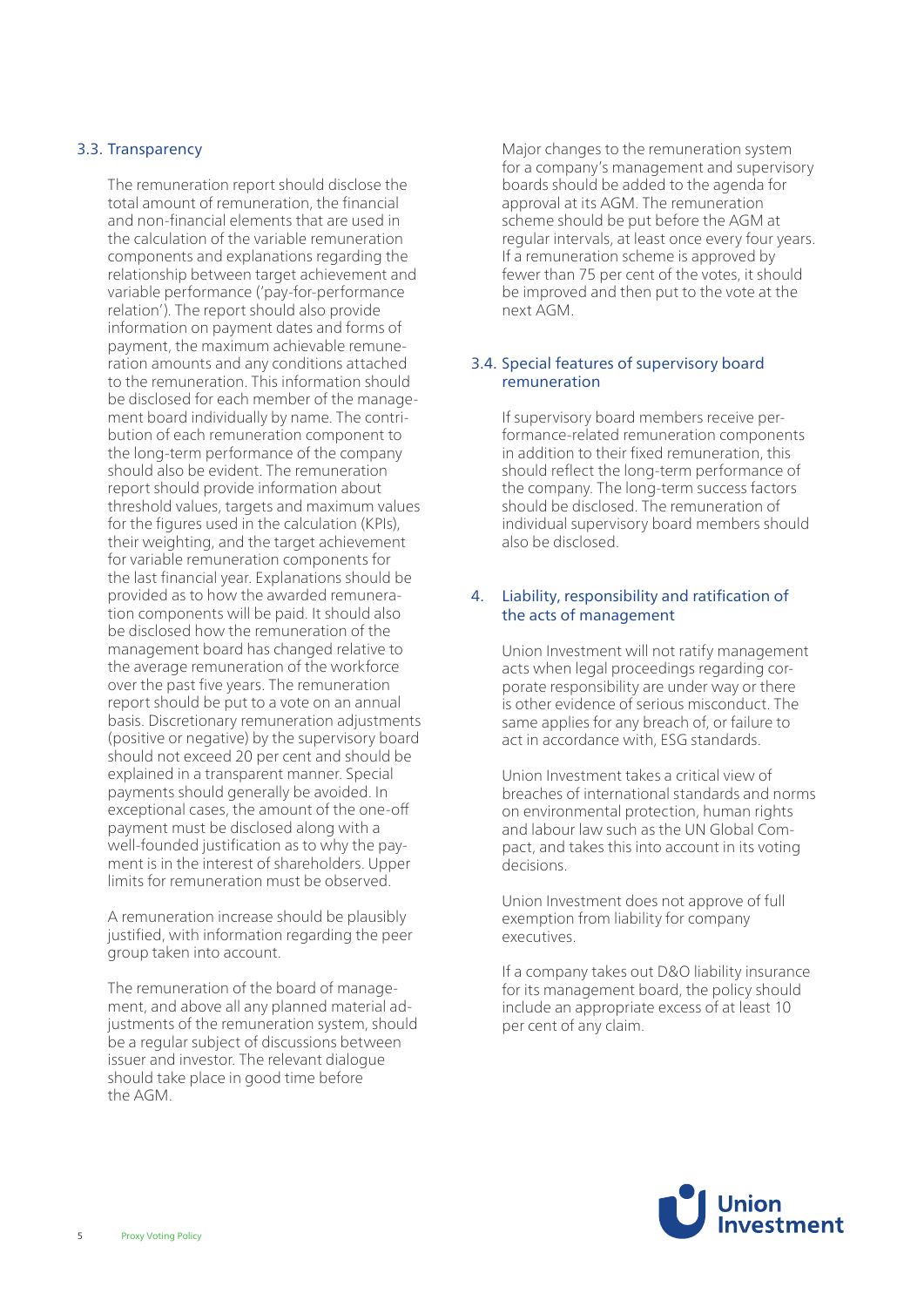# 5. Corporate actions

Capital increases are in the interest of shareholders, provided the new capital generates a return that is higher than the cost of capital. Union Investment does not differentiate between contingent and authorised capital.

Union Investment is generally critical of largescale capital increases and capital increases that do not include pre-emption rights. For this reason, requests to increase capital that do not confer pre-emption rights and that are for more than 10 per cent of share capital are generally rejected, as are increases in capital of more than 20 per cent of share capital, except in legitimate, exceptional cases.

When a company raises capital, it must always disclose the amount of its reserve capital and the ratio of reserve capital to share capital. Pre-emption rights should be regularly tradeable on stock exchanges.

If a company fails to find suitable investment opportunities that at least cover its capital costs, Union Investment prefers it to pay dividends rather than buy back shares. Consequently, Union Investment is critical of share repurchase programmes or the associated use of derivatives and will examine these on a case-by-case basis. It generally rejects share repurchase programmes if they are to be approved for more than two years, if the price at which the shares are to be repurchased exceeds the market price by more than 10 per cent or if the repurchase volume exceeds 10 per cent in the case of advance resolutions. This does not apply to share repurchase programmes established solely for remuneration purposes.

Legitimate reasons, explaining the company's long-term strategy for corporate actions, must always be provided for requests to approve capital increases or share repurchases.

#### 6. Attitude towards takeovers

Takeover bids are assessed on a case-by-case basis in terms of their added value for shareholders, their strategic focus and their environmental and social impact. Union Investment only welcomes takeover bids that include an appropriate takeover premium. Union Investment will usually vote in favour of takeover bids, provided the purchase price reflects the

fair value of the company's shares and shareholders cannot expect to obtain a higher price elsewhere.

Transactions that exceed a volume of 30 per cent of the acquiring company's market value must be put to a vote at the annual general meeting.

A company's management board should not take any actions that prevent the success of any takeover bid ('poison pill') if it has not been authorised to do so by its shareholders (AGM) or supervisory board.

# 7. External auditor

The responsible external auditors should not be appointed for a period longer than five years. The auditor-in-charge should be named in the company's annual report.

Audit firms should not undertake overly extensive advisory roles at the companies they audit. If the fees paid to an audit firm for its advisory work at a company are disproportionately higher than those it receives for auditing the company, Union Investment will vote against appointing that audit firm.

# 8. Transparency and sustainability reporting

If a company's annual reports fail to meet the requirements of important disclosure standards or the minimum requirements regarded by Union Investment as prudent, Union Investment reserves the right to vote against the relevant agenda items.

As a signatory to the PRI (Principles for Responsible Investment), Union Investment calls on companies to support initiatives for increasing disclosure of sustainability data.

Climate change is becoming an increasingly important factor in the valuation of companies. Union Investment therefore expects companies that are significantly affected by climate change or climate protection measures to adopt a systematic approach towards creating transparency about the associated opportunities and risks. As part of this approach, the implications of climate change should be analysed from a holistic point of view that also takes account of potential water and biodiversity risks.